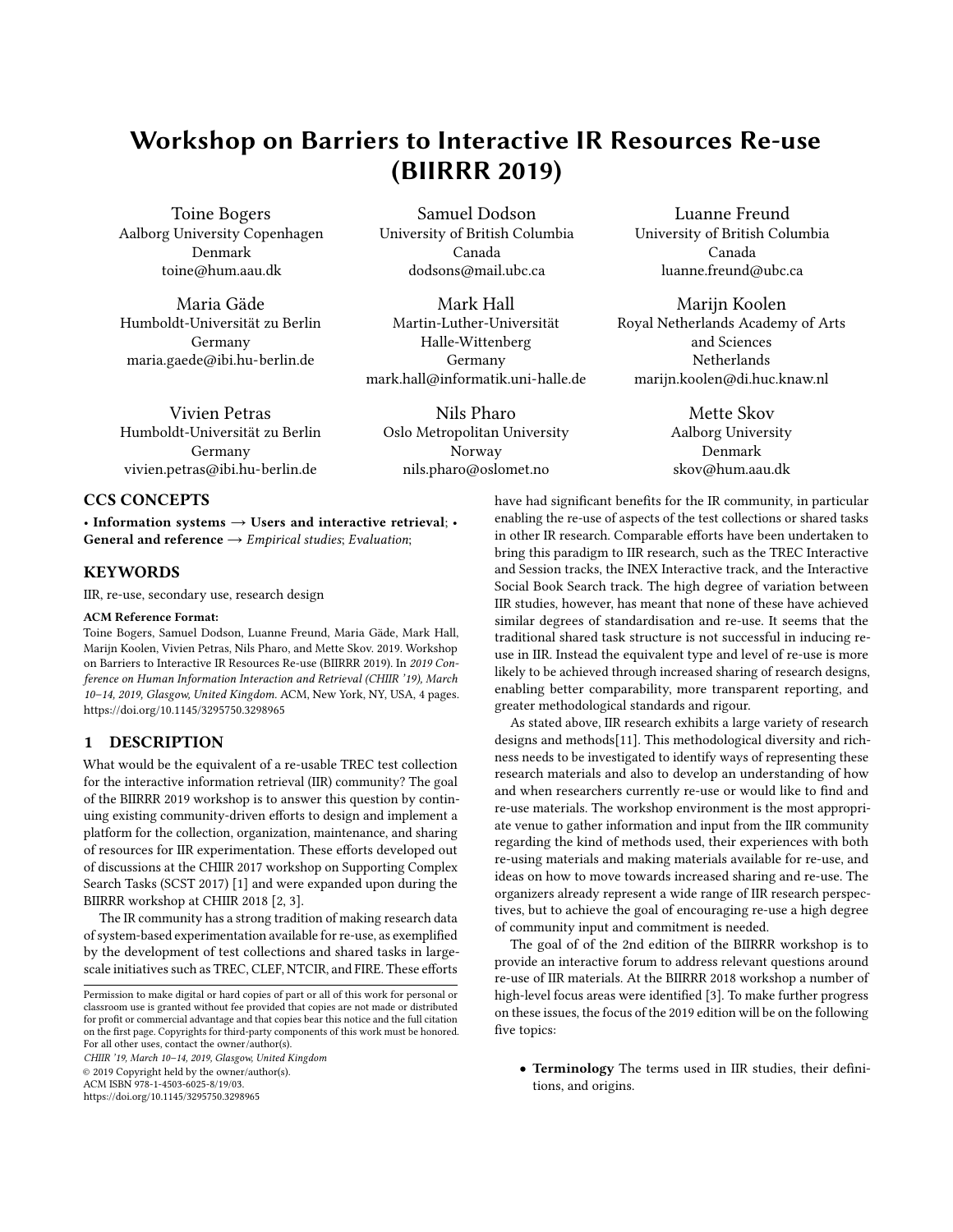- Research design The overall research design structures and patterns employed and their potential for re-use.
- Methodology General and specific methodologies employed in IIR studies, their origins, and their re-use.
- Resources Existing resources re-used as part of IIR studies, how to find them, and issues with re-using them.
- Reporting What and how to document aspects of IIR studies to maximise the potential for re-use.

BIIRRR 2019 will provide a highly interactive venue to address these topics, combining short paper presentations with breakout groups. For the presentations we invite short contributions in which authors analyze one of their previously published IIR studies in the context of the five topics listed above. The contributions will be presented in themed sessions in the morning to introduce ideas and potential pitfalls for re-use. The afternoon will then pick up these ideas and discuss them in more depth in breakout groups based around the five themes. The workshop will conclude with a reporting and discussion session as well as planning future activities. This interactive format has proven to be very fruitful in the past at the SCST 2017 and BIIRRR 2018 workshops, acting as the springboard for publications, tools, and funding proposals.

#### 2 RELATED EFFORTS

There have been several successful gatherings directed toward addressing the need for considering how to collect, organize, maintain, and share research resources for conducting IIR experiments. IIR campaigns on this topic include the TREC Interactive Track (1997– 2002) [\[12\]](#page-3-5), the INEX Interactive Track (2004–2010) [\[13,](#page-3-6) [14\]](#page-3-7), the Cultural Heritage in CLEF (CHiC) Interactive Task (2013) [\[15\]](#page-3-8), and the interactive Social Book Search (iSBS) task (2014-2016) [\[7–](#page-3-9)[9\]](#page-3-10) which provided great insight into the challenges and opportunities for long-term, re-usable IIR research materials.

While these demonstrate the ongoing interest in standardising the evaluation of IIR studies [\[11\]](#page-3-4), they also show that establishing and maintaining a collaborative platform for the re-use of IIR research instruments is still an open issue. This is due to the complexity of IIR studies, which require a combination of system- and user-centered evaluation approaches [\[10\]](#page-3-11). In addition to the tasks and document collections that are needed and provided in most shared tasks, participants, search contexts, tasks, processes, systems, data sets, and evaluation measures all need to be modeled to enable re-use for IIR studies. Building on this work, a subset of this workshop's organizers are currently in the process of analyzing past IIR studies (published at IIiX and CHIIR) for re-use, from which an initial analysis has been submitted as a short paper to CHIIR 2019.

There have been efforts to collect and make available some of these IIR research components. The Repository of Assigned Search Tasks (RepAST)<sup>[1](#page-0-0)</sup> collects, analyzes, and shares search tasks taken from publications of IIR studies. RepAST contains bibliographic data and abstracts from approximately 750 published papers, as well as a list of author-identified search task types (e.g., complex, simple, subject, known-item, factual), and the full text of any assigned search tasks reported in the papers [\[5\]](#page-3-12). As such, RepAST serves as a library of tasks. Members of the IIR community are encouraged to

compare and contrast task descriptions as well as reuse the tasks in the collection. While RepAST is valuable, it has been underutilized to date, likely due to a lack of awareness.

Issues related to re-use have also been discussed at various workshops, including the Supporting Complex Search Tasks (SCST) workshops in 2015 and 2017 [\[1,](#page-3-1) [6\]](#page-3-13), which were organized based on the experiences of running the iSBS shared task. In particular, the discussions at the popular SCST 2017 workshop (co-located with CHIIR 2017) identified a strong desire within the IIR community to address the issues around re-use. This led to the BIIRRR 2018 workshop at CHIIR 2018, which focused exclusively on the re-use issue and was very productive, resulting in the publication of a research paper [\[3\]](#page-3-3), as well as a grant proposal, and spawned several informal follow-up meetings. It also served as a starting point for a concrete, community-driven effort focused on the challenges and opportunities for designing and implementing a platform for the collection, organization, maintenance, and sharing of resources for IIR experimentation. The BIIRRR 2019 workshop aims to build upon the organisers' experience in running highly interactive workshops that produce concrete outcomes for the IIR community—at least one of this workshop's organisers was involved in each of the previous workshops. The goal is to provide a forum for exchanging experiences with undertaking and documenting IIR studies and then discussing how these can be structured in a platform for IIR re-use.

#### <span id="page-1-0"></span>3 CALL FOR PAPERS

In order to incorporate the community's experience we invite original contributions in the form of experience papers that detail methodological and re-use aspects of previously published or in-press IIR studies. Rather than focus on research questions and results, experience papers should focus on the following aspects of IIR studies, which are generally under-reported in scientific publications:

- Terminology What terminology did you use to describe the different components of the study? Why did you choose this terminology? How did you develop this terminology?
- Methodology What overarching and specific methodologies did you employ in the study? How did you decide which methodologies to employ? Examples of overarching methodologies include qualitative/quantitative/mixed methods, theory/practice/design, distant/close reading, big data/small data. Specific methods include, for instance, log studies, eye tracking, A/B testing, and simulated work tasks.
- Research designs What research design(s) did you use? Which (aspects) of these have the potential to be re-used? To capture the variation within the IIR field, we use the broad definition of research designs from Cheek [\[4\]](#page-3-14): "the way in which a research idea is transformed into a research project or plan that can then be carried out in practice by a researcher or research team".
- Re-use What previously created materials did you re-use? This can cover all aspects, such as research designs, software, interfaces, data, scales, and specific survey questions. How did you decide what to re-use? How did you discover the materials that you re-used? Which problems did you encounter searching for them?

<sup>1</sup><https://ils.unc.edu/searchtasks/search.php>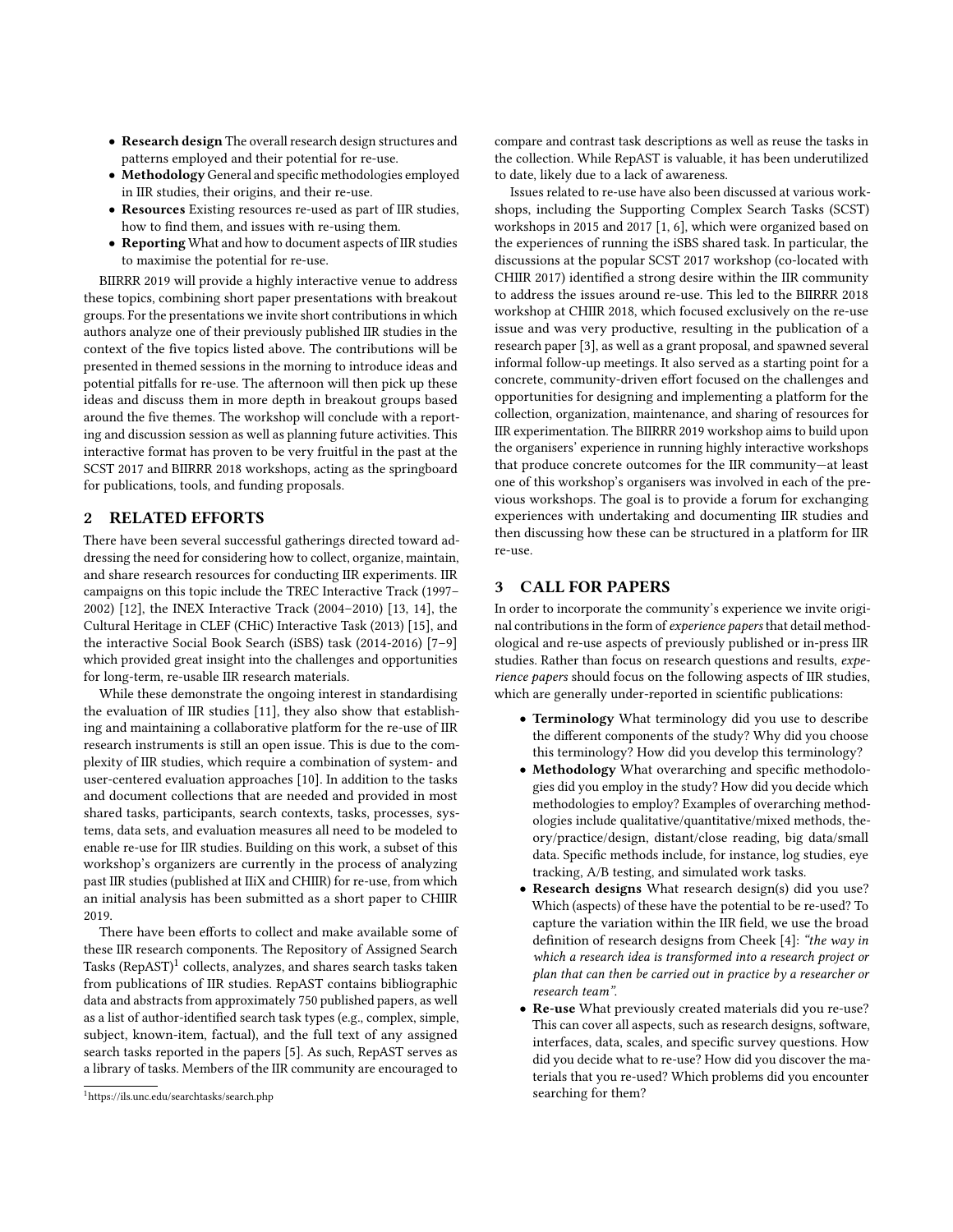• Documentation What aspects of your study could be reused and how have you documented and represented them to enable re-use? What aspects were fully documented in your publication? What aspects do you feel should be documented outside the main publication?

We invite contributions from both early career and established academics to develop a well-rounded picture of the challenges and rewards of sharing and re-using aspects of IIR studies at different stages in the academic career path.

#### 3.1 Important dates

- First call for participation: November 19, 2018
- Submission deadline: January 18, 2019
- Notification of acceptance: February 4, 2019
- Camera-ready deadline: February 18, 2019
- Workshop at CHIIR 2019: March 14, 2019

#### 4 WORKSHOP ACTIVITIES

Like the 2018 edition, BIIRRR 2019 will be a highly interactive, full-day workshop, which will combine accepted presentations, discussion lead-ins, and break-out discussions. We will start the day with a full round of introductions of all participants, asking them to identify their interest in the workshop. The morning program will contain up to 10 presentations of accepted experience papers, divided over two paper sessions, organized to elicit more interaction and discussion. Each paper session will contain up to five papers and will follow the same format: each paper will be presented (10 minutes), followed by brief clarifying questions (3 minutes) about it while the next presenter sets up. During the last 20 minutes of the session, the session moderator will introduce and moderate a panel discussion among the presenters to probe the experiences and interplay of the presented work and positions. Each presenter will be asked in advance to prepare at least one question about the other papers. The afternoon is organized around two breakout sessions dedicated to discussion of the five workshop themes introduced in Section [3.](#page-1-0) The workshop will close with a concrete mission statement and a clear plan for future work in this area.

The workshop targets a broad audience of researchers at any level of their academic careers, working in IIR as well as related fields dealing with heterogeneous research designs. In order to achieve this, we plan to directly target experienced researchers in the field and encourage them to submit their own work and also get their doctoral and post-doctoral researchers to contribute. We expect around 10-15 paper submissions, and have room to accept 8- 10. To enable an interactive workshop where everyone is involved, we aim to have 25-30 participants with breakout groups of 6-8 people—thereby broadening the scope compared to the 2018 edition of the BIIRRR workshop.

#### 4.1 Tentative workshop program

The workshop is planned as a full-day workshop with a tentative program shown below:

- Introduction
	- Short introductions by participants (all participants)
	- Introduction of workshop purpose, goals and planned activities (workshop leads)
- Presentation of analysis of IIR research at previous IIiX and CHIIR conferences (workshop leads)
- Paper session 1
	- Presentation of 4-5 experience papers with 10 mins for presentation and 3 mins for clarification questions
	- Panel discussion between the paper presenters and the audience about the sessions' experience papers
- Coffee break
- Paper session 2
	- Presentation of 4-5 experience papers with 10 mins for presentation and 3 mins for clarification questions
	- Panel discussion between the paper presenters and the audience about the sessions' experience papers
- Lunch break
- Break-out session 1
	- Introduction to break-out round 1
	- Break-out discussions round centered around the five workshop themes
	- Feedback round: feedback from each break-out group (all participants)
- Coffee break
- Break-out session 2
	- Introduction to break-out round 2
	- Break-out discussions round centered around the five workshop themes
	- Feedback round: feedback from each break-out group (all participants)
- Closing
	- Summary of insights (workshop leads)
	- Discussion & task assignment for next steps (all participants)
	- Collaborative composition & publication of closing statement (workshop leads)

The break-out discussions will have smaller groups, organized around the five workshop themes. We will gauge interest in the different themes from the workshop participants before the start of the workshop and this, together with the interests identified in the short introductions by all participants, will be used to assign participants to the break-out discussions. This should allow us to ensure that each break-out group represents different experience levels and also research backgrounds, with the aim of ensuring that the results from the break-out groups' discussions are as representative as possible.

Written comments and minutes for the workshop will be solicited through a shared document, which will be continuously updated throughout the workshop and which will be available from the workshop website. Via this document, Twitter, and other available social media channels, interested IIR researchers may participate remotely if they cannot attend the workshop in person.

## 5 DESIRED OUTCOMES & CONTINUING ACTIVITIES

The 2018 edition of the BIIRRR workshop defined five working areas to move the discussion on IIR resource re-use forward [\[3\]](#page-3-3), one of them being a discussion of the aspects of research designs—more broadly the diversity of methodological approaches employed by